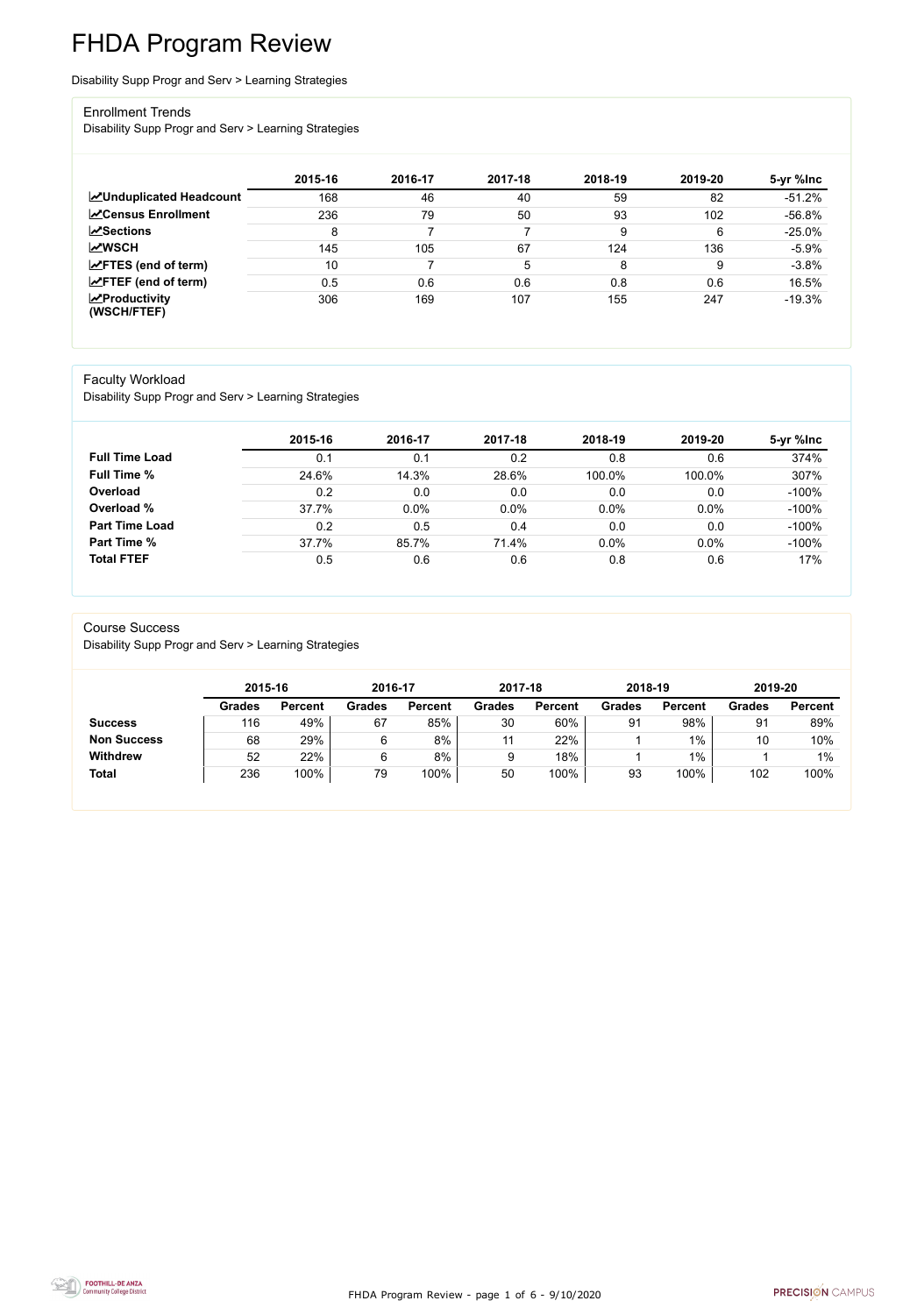FHDA Program Review - page 2 of 6 - 9/10/2020



### Course Success for African American, Latinx, and Filipinx Students

### Course Success for Asian, Native American, Pacific Islander, White, and Decline to State Students

|                    | 2015-16       |                | 2016-17       |                | 2017-18       |                | 2018-19       |                | 2019-20       |                |
|--------------------|---------------|----------------|---------------|----------------|---------------|----------------|---------------|----------------|---------------|----------------|
|                    | <b>Grades</b> | <b>Percent</b> | <b>Grades</b> | <b>Percent</b> | <b>Grades</b> | <b>Percent</b> | <b>Grades</b> | <b>Percent</b> | <b>Grades</b> | <b>Percent</b> |
| <b>Success</b>     | 70            | 45%            | 54            | 86%            | 23            | 62%            | 44            | 98%            | 44            | 85%            |
| <b>Non Success</b> | 53            | 34%            | 4             | 6%             |               | 24%            |               | 0%             |               | 15%            |
| <b>Withdrew</b>    | 31            | 20%            | 5             | 8%             | 5             | 14%            |               | 2%             |               | 0%             |
| <b>Total</b>       | 154           | 100%           | 63            | 100%           | 37            | 100%           | 45            | 100%           | 52            | 100%           |

|                    | 2015-16       |                | 2016-17       |                | 2017-18       |                | 2018-19       |                | 2019-20       |                |
|--------------------|---------------|----------------|---------------|----------------|---------------|----------------|---------------|----------------|---------------|----------------|
|                    | <b>Grades</b> | <b>Percent</b> | <b>Grades</b> | <b>Percent</b> | <b>Grades</b> | <b>Percent</b> | <b>Grades</b> | <b>Percent</b> | <b>Grades</b> | <b>Percent</b> |
| <b>Success</b>     | 46            | 56%            | 13            | 81%            |               | 54%            | 47            | 98%            | 47            | 94%            |
| <b>Non Success</b> | 15            | 18%            | ⌒             | 13%            | っ             | 15%            |               | 2%             |               | 4%             |
| <b>Withdrew</b>    | 21            | 26%            |               | 6%             |               | 31%            |               | $0\%$          |               | 2%             |
| <b>Total</b>       | 82            | 100%           | 16            | 100%           | 13            | 100%           | 48            | 100%           | 50            | 100%           |
|                    |               |                |               |                |               |                |               |                |               |                |

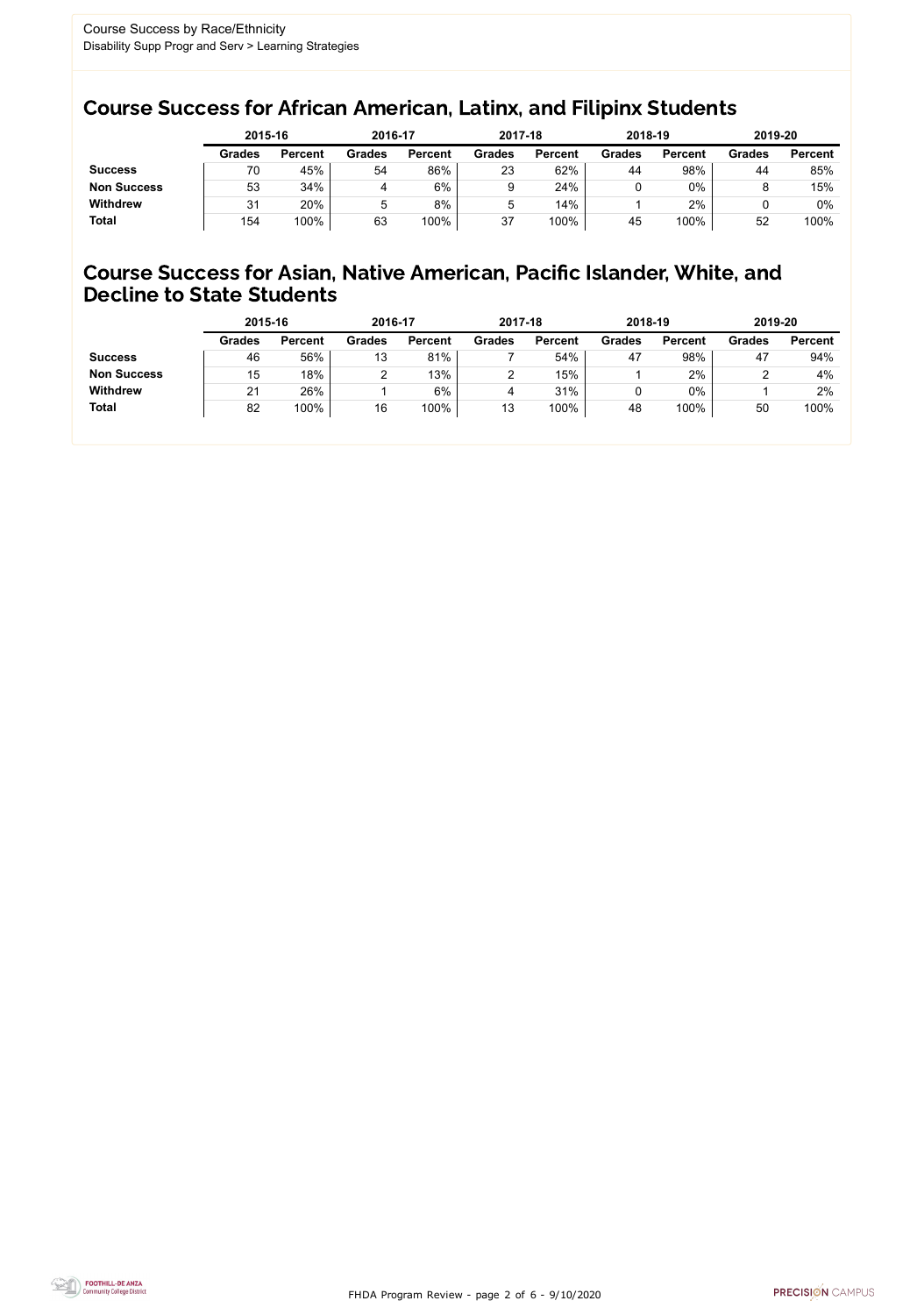

Some courses may continue to be listed but no longer have data due to renumbering or because the course was not offered in the past five years.



### by Gender

|                     |     | 2015-16        |     | 2016-17        |     | 2017-18        |     | 2018-19        |     | 2019-20        |  |
|---------------------|-----|----------------|-----|----------------|-----|----------------|-----|----------------|-----|----------------|--|
|                     | Enr | <b>Percent</b> | Enr | <b>Percent</b> | Enr | <b>Percent</b> | Enr | <b>Percent</b> | Enr | <b>Percent</b> |  |
| <b>Female</b>       | 116 | 49%            | 38  | 48%            | 23  | 46%            | 37  | 40%            | 35  | 34%            |  |
| <b>Male</b>         | 114 | 48%            | 41  | 52%            | 26  | 52%            | 56  | 60%            | 67  | 66%            |  |
| <b>Not Reported</b> |     | 3%             |     | 0%             |     | 2%             |     | $0\%$          |     | 0%             |  |
| <b>Total</b>        | 236 | 100%           | 79  | 100%           | 50  | 100%           | 93  | 100%           | 102 | 100%           |  |

### by Ethnicity

|                         |     | 2015-16        |                | 2016-17        |             | 2017-18        |                | 2018-19        | 2019-20 |                |
|-------------------------|-----|----------------|----------------|----------------|-------------|----------------|----------------|----------------|---------|----------------|
|                         | Enr | <b>Percent</b> | Enr            | <b>Percent</b> | Enr         | <b>Percent</b> | Enr            | <b>Percent</b> | Enr     | <b>Percent</b> |
| <b>African American</b> | 30  | 13%            | 6              | 8%             | 9           | 18%            | 8              | 9%             | 12      | 12%            |
| Asian                   | 25  | 11%            |                | 9%             |             | 14%            | 33             | 35%            | 23      | 23%            |
| <b>Filipinx</b>         |     | 3%             | $\overline{2}$ | 3%             | 2           | 4%             | 2              | 2%             | ົ       | 2%             |
| Latinx                  | 117 | 50%            | 55             | 70%            | 26          | 52%            | 35             | 38%            | 38      | 37%            |
| <b>Native American</b>  | 2   | $1\%$          |                | $1\%$          | $\mathbf 0$ | $0\%$          | $\mathbf 0$    | $0\%$          |         | $1\%$          |
| <b>Pacific Islander</b> | 5   | 2%             | $\overline{2}$ | 3%             | 3           | 6%             | $\overline{2}$ | 2%             |         | $1\%$          |
| White                   | 40  | 17%            | 6              | 8%             | 3           | 6%             | 12             | 13%            | 19      | 19%            |
| <b>Decline to State</b> | 10  | 4%             | 0              | $0\%$          | 0           | $0\%$          |                | $1\%$          | 6       | 6%             |
| <b>Total</b>            | 236 | 100%           | 79             | 100%           | 50          | 100%           | 93             | 100%           | 102     | 100%           |

### by Age

|              | 2015-16 |                |     | 2016-17        |     | 2017-18        |     | 2018-19        |     | 2019-20        |  |
|--------------|---------|----------------|-----|----------------|-----|----------------|-----|----------------|-----|----------------|--|
|              | Enr     | <b>Percent</b> | Enr | <b>Percent</b> | Enr | <b>Percent</b> | Enr | <b>Percent</b> | Enr | <b>Percent</b> |  |
| 19 or less   | 64      | 27%            | 27  | 34%            | 17  | 34%            | 14  | 15%            | 39  | 38%            |  |
| $20 - 24$    | 115     | 49%            | 18  | 23%            | 20  | 40%            | 50  | 54%            | 30  | 29%            |  |
| 25-39        | 33      | 14%            | 18  | 23%            | 5   | 10%            | 21  | 23%            | 24  | 24%            |  |
| $40 +$       | 24      | 10%            | 16  | 20%            | 8   | 16%            | 8   | 9%             |     | 9%             |  |
| <b>Total</b> | 236     | 100%           | 79  | 100%           | 50  | 100%           | 93  | 100%           | 102 | 100%           |  |

## by Education Level

|                           | 2015-16 |                |     | 2016-17        |     | 2017-18        | 2018-19 |                | 2019-20 |                |
|---------------------------|---------|----------------|-----|----------------|-----|----------------|---------|----------------|---------|----------------|
|                           | Enr     | <b>Percent</b> | Enr | <b>Percent</b> | Enr | <b>Percent</b> | Enr     | <b>Percent</b> | Enr     | <b>Percent</b> |
| <b>Bachelor or higher</b> | 4       | 2%             |     | $0\%$          |     | $2\%$          |         | 1%             |         | 2%             |
| <b>Associate</b>          |         | 3%             |     | $0\%$          |     | 2%             |         | 3%             |         | $0\%$          |
| <b>HS/Equivalent</b>      | 208     | 88%            | 60  | 76%            | 38  | 76%            | 75      | 81%            | 90      | 88%            |
| <b>All Other</b>          | 17      | 7%             | 19  | 24%            | 10  | 20%            | 14      | 15%            | 10      | 10%            |
| <b>Total</b>              | 236     | 100%           | 79  | 100%           | 50  | 100%           | 93      | 100%           | 102     | 100%           |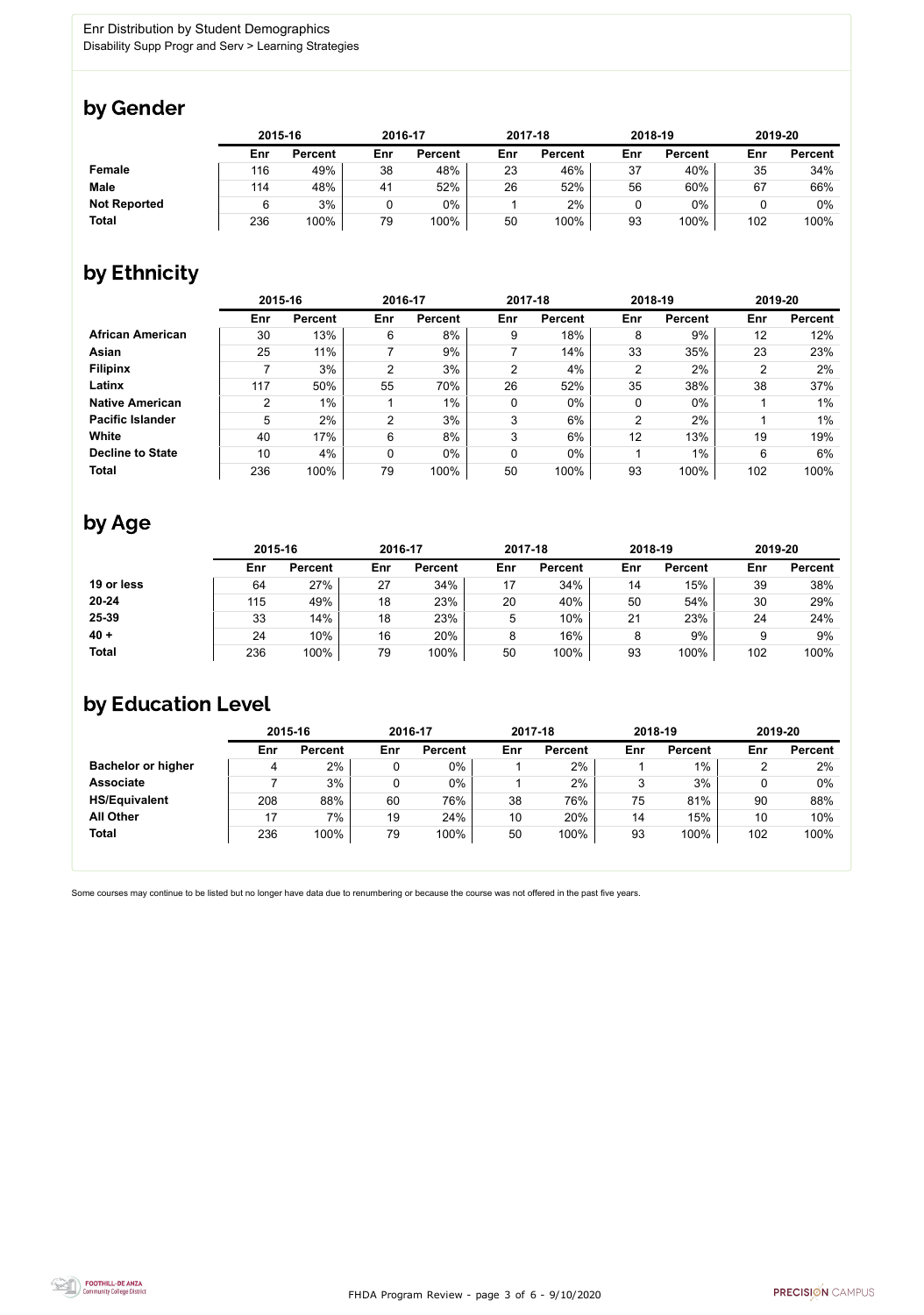FHDA Program Review - page 4 of 6 - 9/10/2020



### Success Rates by Gender Disability Supp Progr and Serv > Learning Strategies

|                     | 2019-20                                                                 |                |               |                |               |                |               |                |  |  |  |  |  |
|---------------------|-------------------------------------------------------------------------|----------------|---------------|----------------|---------------|----------------|---------------|----------------|--|--|--|--|--|
|                     | <b>Withdrew</b><br><b>Total</b><br><b>Non Success</b><br><b>Success</b> |                |               |                |               |                |               |                |  |  |  |  |  |
|                     | <b>Grades</b>                                                           | <b>Percent</b> | <b>Grades</b> | <b>Percent</b> | <b>Grades</b> | <b>Percent</b> | <b>Grades</b> | <b>Percent</b> |  |  |  |  |  |
| <b>Female</b>       | 33                                                                      | 94%            |               | 3%             |               | 3%             | 35            | 100%           |  |  |  |  |  |
| <b>Male</b>         | 58                                                                      | 87%            | 9             | 13%            |               | $0\%$          | 67            | 100%           |  |  |  |  |  |
| <b>Not Reported</b> |                                                                         | N/A            | 0             | N/A            |               | N/A            |               | 100%           |  |  |  |  |  |
| All                 | 91                                                                      | 89%            | 10            | 10%            |               | $1\%$          | 102           | 100%           |  |  |  |  |  |

|                     | 2018-19                              |                |               |                |                 |                |               |                |  |  |  |  |  |
|---------------------|--------------------------------------|----------------|---------------|----------------|-----------------|----------------|---------------|----------------|--|--|--|--|--|
|                     | <b>Non Success</b><br><b>Success</b> |                |               |                | <b>Withdrew</b> |                | <b>Total</b>  |                |  |  |  |  |  |
|                     | <b>Grades</b>                        | <b>Percent</b> | <b>Grades</b> | <b>Percent</b> | <b>Grades</b>   | <b>Percent</b> | <b>Grades</b> | <b>Percent</b> |  |  |  |  |  |
| <b>Female</b>       | 36                                   | 97%            |               | 3%             | 0               | $0\%$          | 37            | 100%           |  |  |  |  |  |
| <b>Male</b>         | 55                                   | 98%            |               | 0%             |                 | 2%             | 56            | 100%           |  |  |  |  |  |
| <b>Not Reported</b> | 0                                    | N/A            |               | N/A            |                 | N/A            |               | 100%           |  |  |  |  |  |
| All                 | 91                                   | 98%            |               | 1%             |                 | $1\%$          | 93            | 100%           |  |  |  |  |  |

|                     |               | 2017-18                                                                 |               |                |               |                |               |                |  |  |  |  |  |  |
|---------------------|---------------|-------------------------------------------------------------------------|---------------|----------------|---------------|----------------|---------------|----------------|--|--|--|--|--|--|
|                     |               | <b>Withdrew</b><br><b>Total</b><br><b>Non Success</b><br><b>Success</b> |               |                |               |                |               |                |  |  |  |  |  |  |
|                     | <b>Grades</b> | <b>Percent</b>                                                          | <b>Grades</b> | <b>Percent</b> | <b>Grades</b> | <b>Percent</b> | <b>Grades</b> | <b>Percent</b> |  |  |  |  |  |  |
| Female              | 15            | 65%                                                                     |               | 17%            | 4             | 17%            | 23            | 100%           |  |  |  |  |  |  |
| <b>Male</b>         | 15            | 58%                                                                     | 6             | 23%            | 5             | 19%            | 26            | 100%           |  |  |  |  |  |  |
| <b>Not Reported</b> |               | $0\%$                                                                   |               | $100\%$        |               | $0\%$          |               | 100%           |  |  |  |  |  |  |
| All                 | 30            | 60%                                                                     | 11            | 22%            | 9             | 18%            | 50            | 100%           |  |  |  |  |  |  |

|                     |               | 2016-17                              |               |                |                 |                |               |                |  |  |
|---------------------|---------------|--------------------------------------|---------------|----------------|-----------------|----------------|---------------|----------------|--|--|
|                     |               | <b>Non Success</b><br><b>Success</b> |               |                | <b>Withdrew</b> |                | <b>Total</b>  |                |  |  |
|                     | <b>Grades</b> | <b>Percent</b>                       | <b>Grades</b> | <b>Percent</b> | <b>Grades</b>   | <b>Percent</b> | <b>Grades</b> | <b>Percent</b> |  |  |
| <b>Female</b>       | 34            | 89%                                  | 4             | 11%            | U               | $0\%$          | 38            | 100%           |  |  |
| <b>Male</b>         | 33            | 80%                                  | ົ             | 5%             | 6               | 15%            | 41            | 100%           |  |  |
| <b>Not Reported</b> | 0             | N/A                                  |               | N/A            | 0               | N/A            |               | 100%           |  |  |
| All                 | 67            | 85%                                  | 6             | 8%             | 6               | 8%             | 79            | 100%           |  |  |

|                     | 2015-16        |                |                    |                |                 |                |               |                |  |
|---------------------|----------------|----------------|--------------------|----------------|-----------------|----------------|---------------|----------------|--|
|                     | <b>Success</b> |                | <b>Non Success</b> |                | <b>Withdrew</b> |                | <b>Total</b>  |                |  |
|                     | <b>Grades</b>  | <b>Percent</b> | <b>Grades</b>      | <b>Percent</b> | <b>Grades</b>   | <b>Percent</b> | <b>Grades</b> | <b>Percent</b> |  |
| <b>Female</b>       | 62             | 53%            | 36                 | 31%            | 18              | 16%            | 116           | 100%           |  |
| <b>Male</b>         | 51             | 45%            | 30                 | 26%            | 33              | 29%            | 114           | 100%           |  |
| <b>Not Reported</b> |                | 50%            |                    | 33%            |                 | 17%            | 6             | 100%           |  |
| All                 | 116            | 49%            | 68                 | 29%            | 52              | 22%            | 236           | 100%           |  |

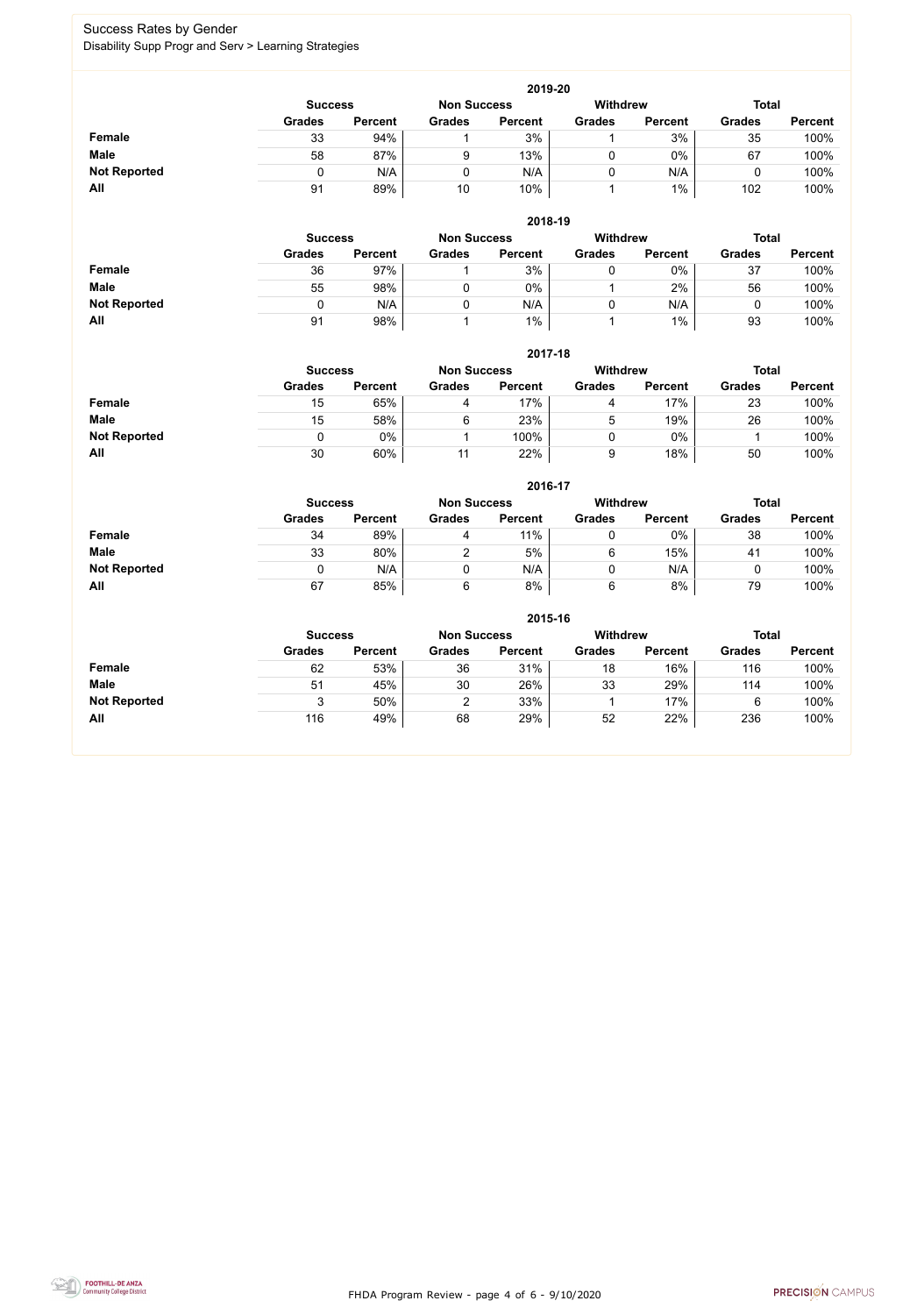FHDA Program Review - page 5 of 6 - 9/10/2020



### Success Rates by Age Disability Supp Progr and Serv > Learning Strategies

|            |                |                |                    | 2019-20        |                 |                |               |                |
|------------|----------------|----------------|--------------------|----------------|-----------------|----------------|---------------|----------------|
|            | <b>Success</b> |                | <b>Non Success</b> |                | <b>Withdrew</b> |                | <b>Total</b>  |                |
|            | <b>Grades</b>  | <b>Percent</b> | <b>Grades</b>      | <b>Percent</b> | <b>Grades</b>   | <b>Percent</b> | <b>Grades</b> | <b>Percent</b> |
| 19 or less | 30             | 77%            | 8                  | 21%            |                 | 3%             | 39            | 100%           |
| $20 - 24$  | 29             | 97%            |                    | 3%             | 0               | $0\%$          | 30            | 100%           |
| 25-39      | 24             | 100%           |                    | 0%             | 0               | $0\%$          | 24            | 100%           |
| $40 +$     | 8              | 89%            |                    | 11%            |                 | $0\%$          | 9             | 100%           |
| All        | 91             | 89%            | 10                 | 10%            |                 | $1\%$          | 102           | 100%           |

|            |                |                |                    | 2018-19        |                 |                |               |                |
|------------|----------------|----------------|--------------------|----------------|-----------------|----------------|---------------|----------------|
|            | <b>Success</b> |                | <b>Non Success</b> |                | <b>Withdrew</b> |                | <b>Total</b>  |                |
|            | <b>Grades</b>  | <b>Percent</b> | <b>Grades</b>      | <b>Percent</b> | <b>Grades</b>   | <b>Percent</b> | <b>Grades</b> | <b>Percent</b> |
| 19 or less | 14             | 100%           |                    | 0%             | υ               | 0%             | 14            | 100%           |
| $20 - 24$  | 50             | 100%           |                    | 0%             | ν               | $0\%$          | 50            | 100%           |
| 25-39      | 20             | 95%            |                    | 5%             | ν               | 0%             | 21            | 100%           |
| $40 +$     |                | 88%            |                    | $0\%$          |                 | 13%            | 8             | 100%           |
| All        | 91             | 98%            |                    | 1%             |                 | $1\%$          | 93            | 100%           |

|            | 2017-18                              |                |               |                |                 |                |               |                |  |
|------------|--------------------------------------|----------------|---------------|----------------|-----------------|----------------|---------------|----------------|--|
|            | <b>Non Success</b><br><b>Success</b> |                |               |                | <b>Withdrew</b> |                | <b>Total</b>  |                |  |
|            | <b>Grades</b>                        | <b>Percent</b> | <b>Grades</b> | <b>Percent</b> | <b>Grades</b>   | <b>Percent</b> | <b>Grades</b> | <b>Percent</b> |  |
| 19 or less | 11                                   | 65%            | 3             | 18%            | 3               | 18%            | 17            | 100%           |  |
| 20-24      | 11                                   | 55%            | 6             | 30%            | 3               | 15%            | 20            | 100%           |  |
| 25-39      |                                      | 20%            |               | 20%            | 3               | 60%            | 5             | 100%           |  |
| $40 +$     |                                      | 88%            |               | 13%            | 0               | $0\%$          | 8             | 100%           |  |
| <b>All</b> | 30                                   | 60%            | 11            | 22%            | 9               | 18%            | 50            | 100%           |  |

|            |                |                    |               | 2016-17         |               |                |               |                |
|------------|----------------|--------------------|---------------|-----------------|---------------|----------------|---------------|----------------|
|            | <b>Success</b> | <b>Non Success</b> |               | <b>Withdrew</b> |               | <b>Total</b>   |               |                |
|            | <b>Grades</b>  | <b>Percent</b>     | <b>Grades</b> | <b>Percent</b>  | <b>Grades</b> | <b>Percent</b> | <b>Grades</b> | <b>Percent</b> |
| 19 or less | 25             | 93%                | ⌒             | 7%              | 0             | $0\%$          | 27            | 100%           |
| $20 - 24$  | 15             | 83%                | ົ             | 11%             |               | 6%             | 18            | 100%           |
| 25-39      | 13             | 72%                | 2             | 11%             | 3             | 17%            | 18            | 100%           |
| $40 +$     | 14             | 88%                |               | $0\%$           | っ             | 13%            | 16            | 100%           |
| All        | 67             | 85%                | 6             | 8%              | 6             | 8%             | 79            | 100%           |

|            |                |                    |               | 2015-16         |               |                |               |                |
|------------|----------------|--------------------|---------------|-----------------|---------------|----------------|---------------|----------------|
|            | <b>Success</b> | <b>Non Success</b> |               | <b>Withdrew</b> |               | <b>Total</b>   |               |                |
|            | <b>Grades</b>  | <b>Percent</b>     | <b>Grades</b> | <b>Percent</b>  | <b>Grades</b> | <b>Percent</b> | <b>Grades</b> | <b>Percent</b> |
| 19 or less | 32             | 50%                | 13            | 20%             | 19            | 30%            | 64            | 100%           |
| $20 - 24$  | 52             | 45%                | 39            | 34%             | 24            | 21%            | 115           | 100%           |
| 25-39      | 19             | 58%                | 12            | 36%             | $\mathcal{D}$ | 6%             | 33            | 100%           |
| $40 +$     | 13             | 54%                | 4             | 17%             |               | 29%            | 24            | 100%           |
| All        | 116            | 49%                | 68            | 29%             | 52            | 22%            | 236           | 100%           |